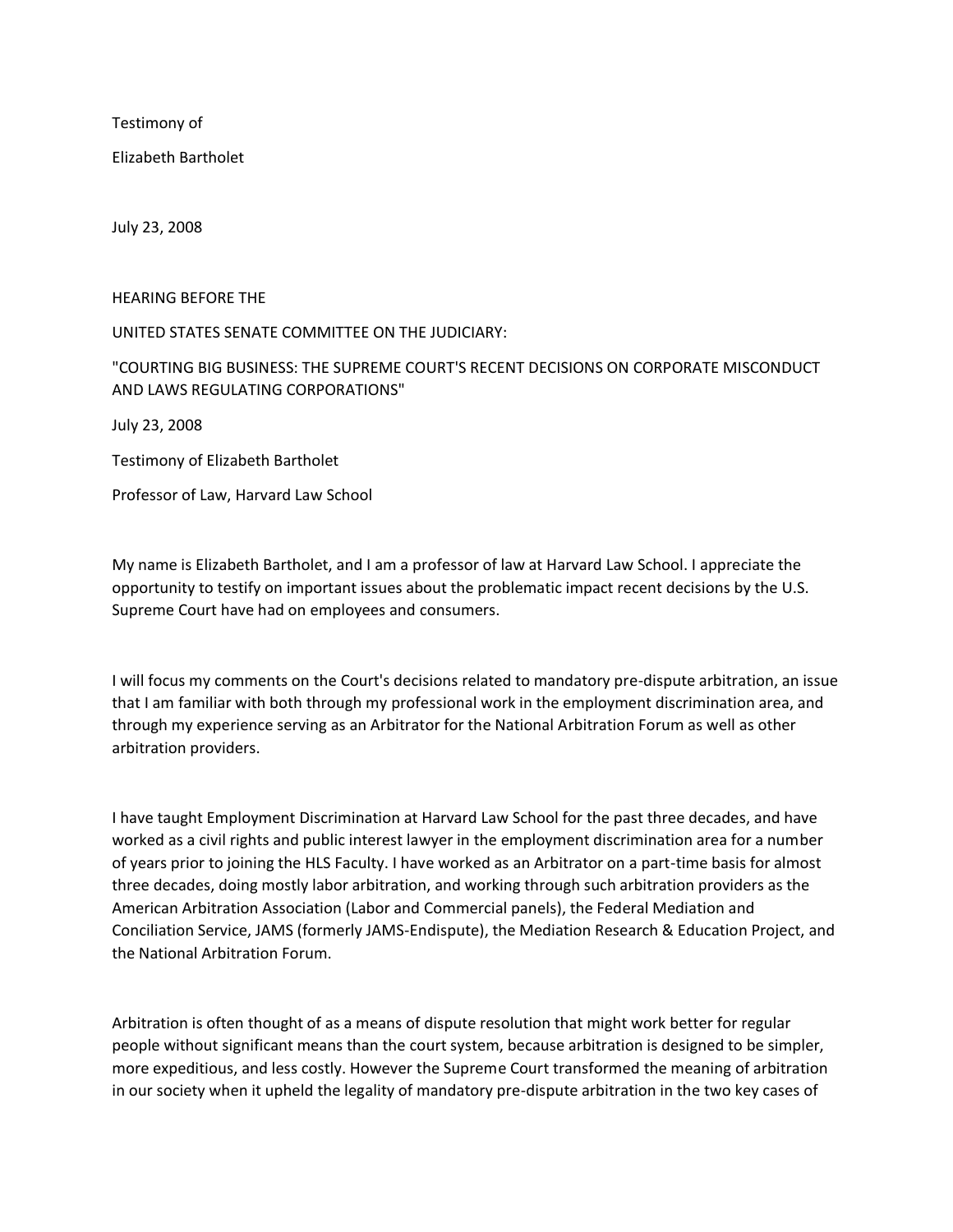Gilmer v. Interstate Johnson Lane Corp., 500 U.S. 20 (1991), and Circuit City Stores, Inc. v. Adams, 532 U.S. 105 (2001). These cases constituted a stunning development for those familiar with the law in the area, contrary to the general understanding of the rights of civil rights plaintiffs and of other plaintiffs to access federal courts for the vindication of their legal rights, and contrary to the general understanding of the meaning of the Federal Arbitration Act. These cases meant that in the employment context employers could condition job offers on prospective employees' "agreements" that all disputes, including disputes involving alleged violations of federal civil rights law, be resolved by arbitration. They meant that in the consumer context, banks could condition credit card arrangements on consumers' similar agreements.

These decisions transformed the meaning of arbitration because they put the big corporate players - the employers and the banks - in the position of forcing arbitration on the people who simply want to get jobs and credit cards, and will not turn down the opportunity to get these things simply because of what seems at the time the abstract and unlikely possibility that they might later have an important dispute with the employer or bank. The big corporate players were then also free to select arbitration providers who would provide them a sympathetic forum, and to design an arbitration process that would serve their interests, since the employees and consumers would again not be in any position to bargain or even to think about these things at the point they were applying for jobs or credit cards. All this is very different from the situation in post-dispute arbitration. At this stage, employees or debtors with legal claims they could take to court are likely to agree to arbitration only if they have reason to believe that it will serve their interests as well or better than going to court, and they are in a position to take a careful look at the specific system of arbitration and the specific arbitration provider that the corporate player is suggesting before deciding whether to agree to arbitration.

There are two main problems with mandatory pre-dispute arbitration that I will address. One is the problem of bias in favor of the big corporate player and against the employee and consumer that is inherent in this form of arbitration. I will describe my experience as an arbitrator dealing with consumer credit card cases for the National Arbitration Forum to illustrate the bias problem. The second problem I will address is the way in which pre-dispute arbitration has undermined civil rights law in the employment area, changing what Congress designed and the courts used to enforce as an important public law protecting large classes of victims against systemic discriminatory practices and deterring employers from continuing such practices, to a private law that can do little more than occasionally correct obvious individual wrongs. This second problem exists independent of the first - even if the problem of bias is solved, arbitration is unlikely ever to serve as an appropriate forum for vindicating the important public law concepts central to our civil rights laws.

The Biased Forum Characteristic of Pre-Dispute Arbitration's Private Justice System

Arbitration is by definition a private justice system in the sense that the parties select and pay for the arbitrators who resolve their disputes. Arbitrators are of course supposed to be unbiased in their decision-making, but there is a risk in this system that one side will be in a position to purchase the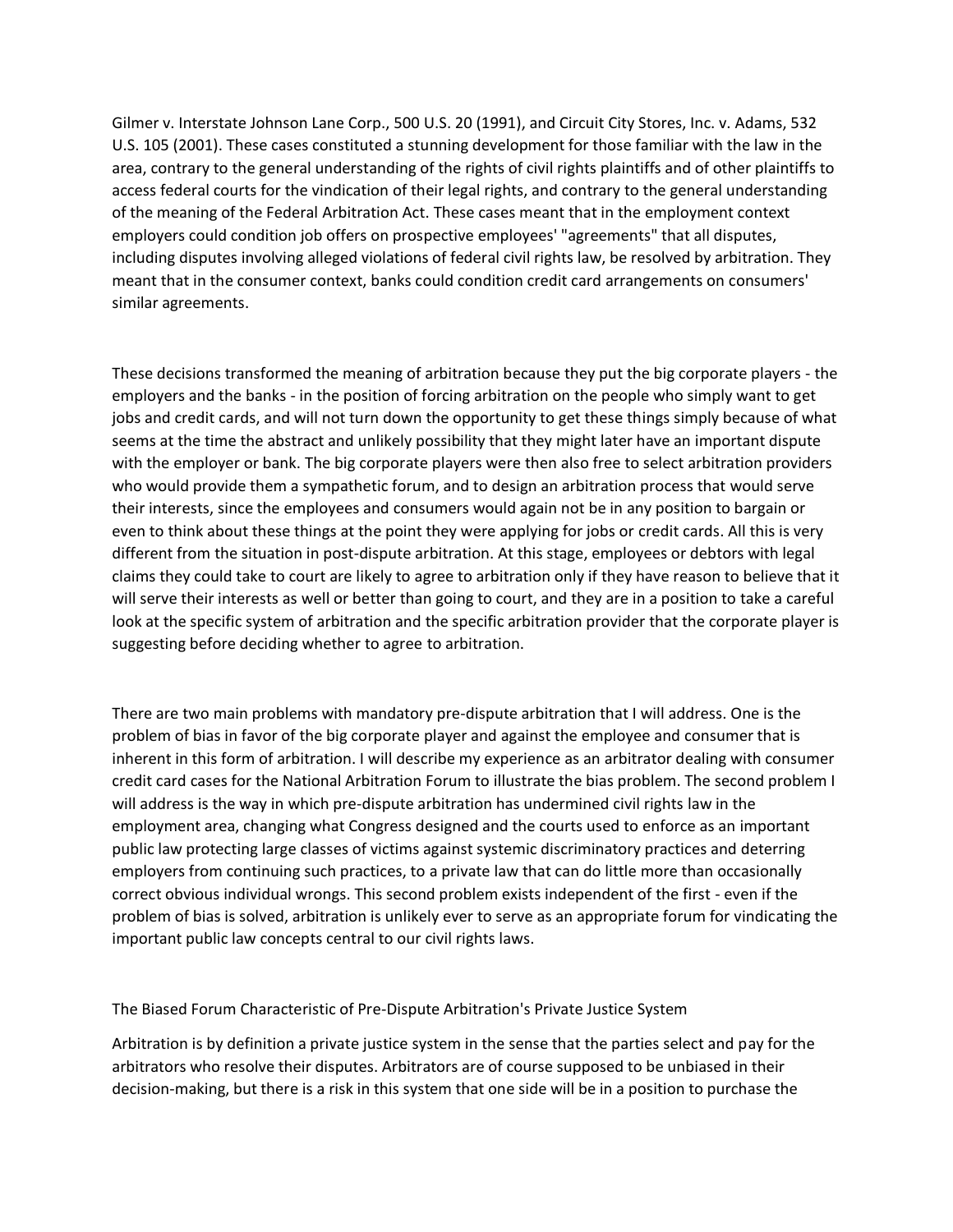justice that they want, because arbitrators and the organizations that serve as arbitration providers are under financial pressure to satisfy the corporate repeat player by systematically ruling in its favor. Arbitrators only get paid if they are selected to hear cases. Arbitration providers only make money and survive in the business if they succeed in attracting companies to hire them to provide arbitration services.

My own experience over the past two decades as an arbitrator has led me to conclude that in many instances corporate players are in fact benefitting from a system of purchased justice in both the employment and the consumer credit areas. My experience as an arbitrator for the National Arbitration Forum (NAF) is but one example, although it may be the most telling.

NAF has locked up a huge part of the nation's credit card business. Others have documented how NAF sells its services as a corporate-friendly arbitration provider to banks and credit card companies, assuring them that their interests will be well-served by choosing arbitration over the court system as a way to resolve disputes with consumers, and by choosing NAF rather than another arbitration provider.

I was solicited to join NAF's roster of arbitrators, although I had no prior consumer law experience, and I signed an "Assignment Agreement" with them late in 2001. I was then assigned starting in early 2003 to a succession of cases involving credit card company attempts to collect alleged debts, all of which I was to decide simply on the papers without any hearing unless one side asked for a hearing. In the period between early 2003 and February 2004 I decided 19 cases, and in 18 of these I decided for the one particular credit card company involved in each case. These cases seemed to involve no real dispute as to whether the alleged debtors owed the money claimed. (The 19th case I dismissed.) However I developed growing concern with the fairness of the underlying credit card agreements mandating arbitration with the NAF, which as I remember generally had provisions precluding class actions and providing attorney fees only for the credit card companies, and I was also concerned that there were no lawyers representing the consumers in a position to raise any such fairness issues, or otherwise protect the consumers against wrongful claims.

I then was assigned a case in which for the first time the consumer, who happened himself to be a lawyer, asked for a hearing, and filed a counterclaim against the credit card company alleging that it had wrongly charged him with penalty charges and interest and also had harmed his credit rating and accordingly caused him significant financial damage. After that hearing I issued an opinion for the first time in any of my NAF cases ruling for the consumer and against the credit card company on the merits on both the original credit card company claim and his counter claim, and I ordered the credit card company to pay the consumer \$48,000 in damages.

After that March 2004 decision, I was allowed to decide only four more NAF cases, the four cases I had been assigned in the same timeframe as the case in which I ruled against the credit card company. In the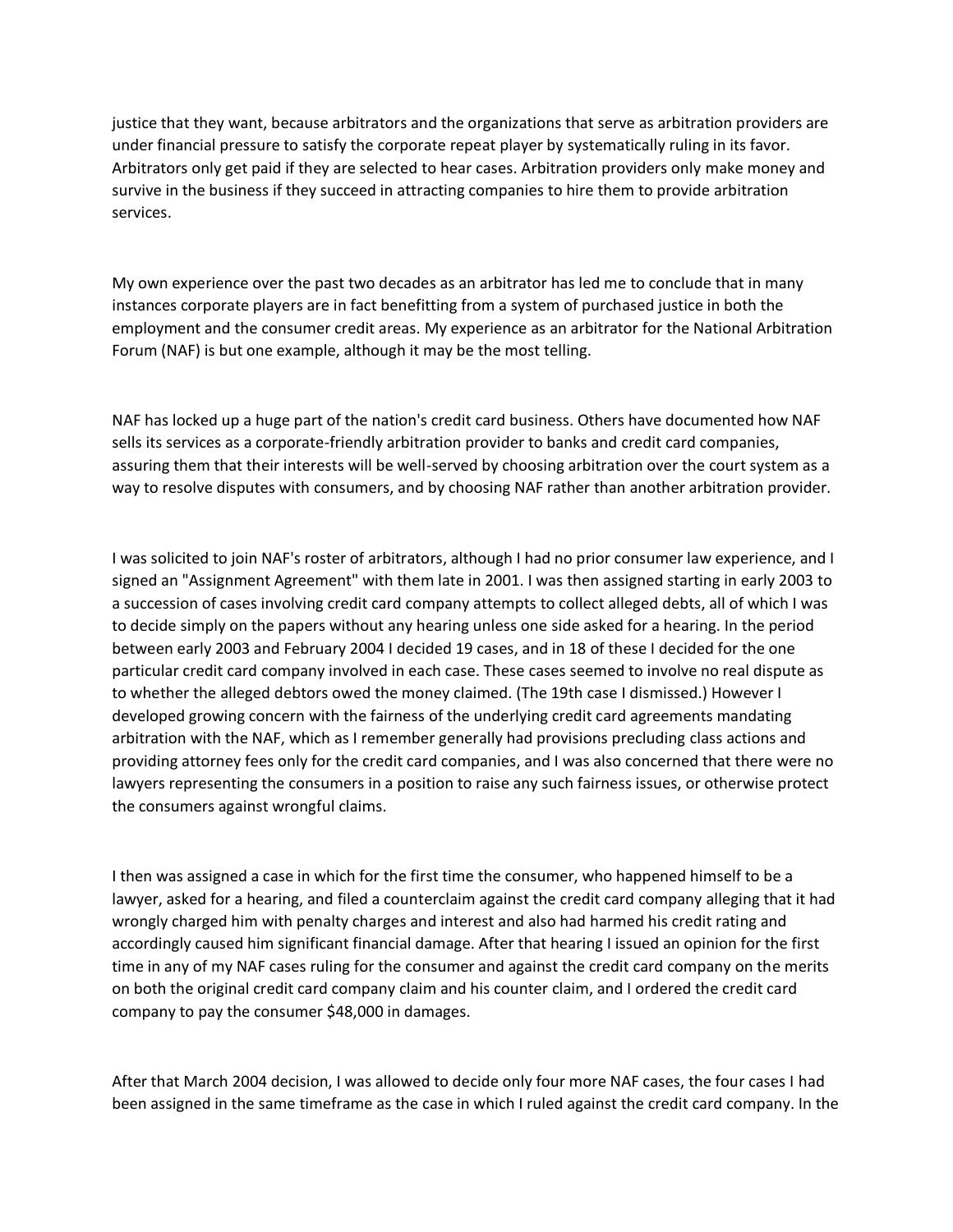two of these that involved that same credit card company, the 10-day time period for a party to move to request removal of the arbitrator without having to demonstrate any cause had passed; in the other two this credit card company was not involved, and I am unsure as to the timing and also do not believe that any credit card company was involved. After these four cases, I was prevented from deciding the next 11 cases to which I was assigned, all of which involved the same credit card company. In seven of these 11 cases I was notified by NAF that I had been removed as Arbitrator based on the credit card company's objection and request for removal pursuant to the NAF Rule providing for removal without cause, and in four the credit card company moved to dismiss in a way that would leave it free to file the claim again, with another arbitrator presumably to be assigned. At that point I terminated my Assignment Agreement with NAF and resigned from the NAF roster of arbitrators.

In the first three of the cases in which I was removed by virtue of the credit card company's request, I received copies of letters sent to the parties which stated that the reason I would not be hearing the case was that "due to a scheduling conflict, the Arbitrator previously appointed is not available to arbitrate the above case." This was of course not true. I called the NAF case administrator immediately after receiving these notices to discuss what I described as a problem in the fairness of the NAF process, saying that it seemed clear that I was being removed simply because I had once ruled on the merits against a credit card company, after having ruled for the company numerous times, and saying additionally that in sending out a misleading statement about my being unavailable because of a schedule conflict when actually I had been removed by the company, NAF was depriving any party that might want to investigate or challenge the system for bias of vital information. The NAF case administrator agreed that I was likely being removed simply because of my one ruling against the credit card company. She said that the misleading letter about my being unavailable was a form letter that was regularly sent out in all cases. I asked her to have a higher NAF authority call me back to discuss their process. Later I received a call from someone at NAF who described herself as legal counsel and in a supervisory capacity over the case administrators. I raised the same issues with her, and she did not deny that the likely reason for my removal as Arbitrator was because of the one case in which I ruled against the credit card company on the merits, but argued that the NAF process was fair since each side had what in court would be called a peremptory challenge. When I countered that in the NAF process it was only the credit card companies which as repeat players were in a position to exercise their peremptory challenges, and thus to stack the deck by ensuring that arbitrators would be favorable to their interests, and that the NAF knew that this was going on and was facilitating this process, this person had no satisfactory explanation as to how the process could nonetheless be understood as fair.

I concluded from this experience that the NAF process was systematically biased in favor of credit card companies and against debtors, since the process gave the companies a peremptory challenge right which they could use to systematically remove any arbitrator who ruled against a credit card company in a single case, since the companies were apparently using it in this way, since the alleged debtors were not in a position to know what was going on, and since NAF was fully aware of the practice and was either facilitating it or at a minimum tolerating it rather than doing anything to address it. Accordingly I wrote the NAF a letter dated February 8, 2005, terminating our Assignment Agreement, stating that "I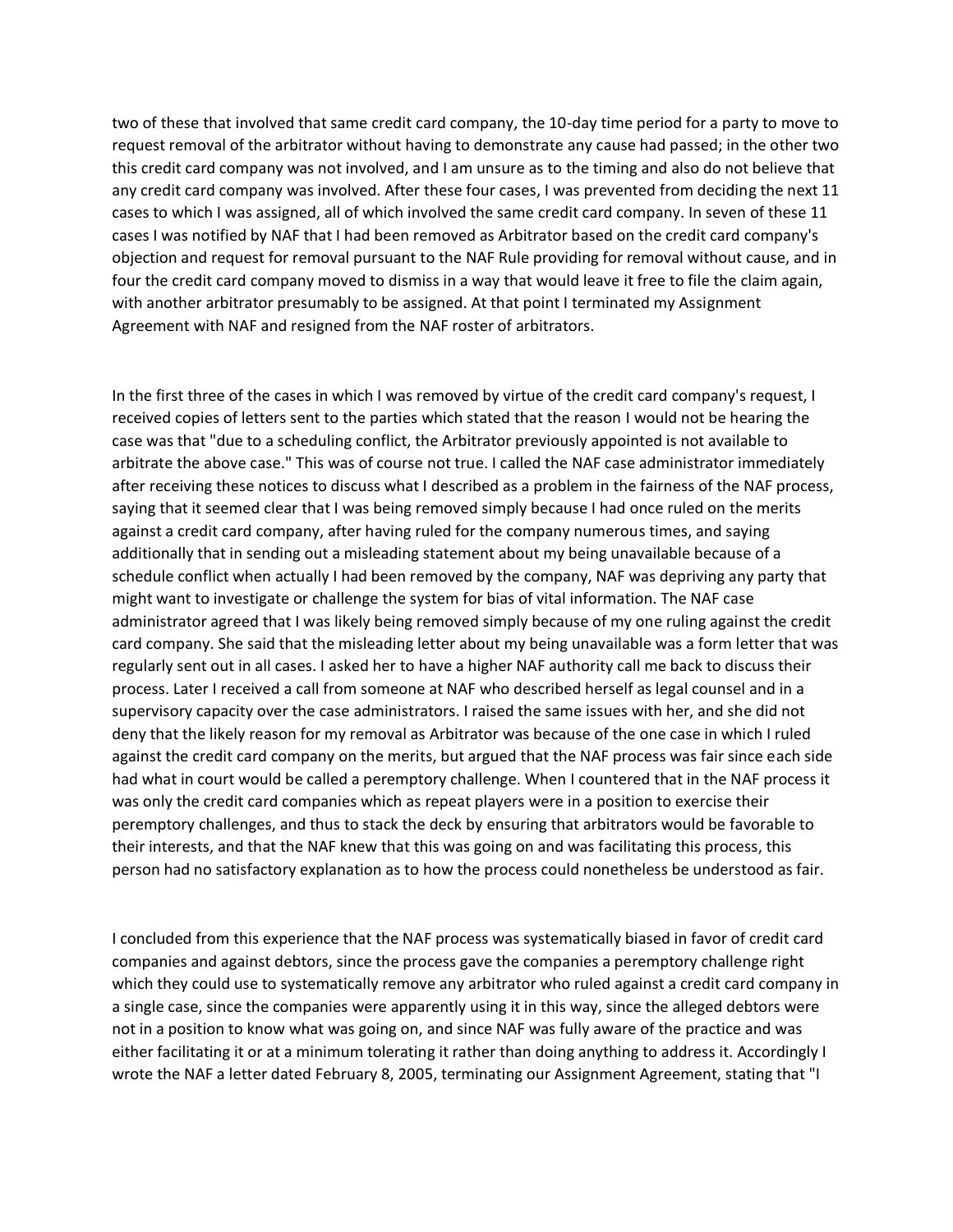have come to the decision to do this based on my concern about the ethics of the NAF system of providing ADR services, and its apparent systematic bias in favor of the financial services industry."

Some time later I was subpoenaed to testify in a case involving an individual who had a dispute with a corporation over the sale of a computer, and was concerned that he would not get a fair hearing in the NAF forum which the sales agreement mandated for any dispute resolution. This party's lawyer had heard of my experience with NAF, and wanted me to testify about it in a discovery deposition in order to help him prove that the NAF forum was biased. NAF went to great lengths to try to prevent me from testifying. NAF's Chief Operating Officer and General Counsel sent me a letter just before the scheduled deposition stating that NAF believed it would be "improper for the requested deposition to proceed," due to the confidentiality obligations allegedly imposed on me by the Assignment Agreement I signed when I first agreed to be an NAF arbitrator,1 even though I made it clear that I would not testify about anything specific to parties or to case facts that could in any way identify parties. NAF subsequently moved to quash the deposition subpoena. I felt forced to retain a lawyer to protect me against NAF and to represent me in the court proceeding that the party who needed my testimony to prove NAF bias had to bring to get a court order clarifying that the confidentiality provisions in my Assignment Agreement did not prevent me from testifying in a general way about bias in the NAF system. NAF was represented by lawyers in that court proceeding who argued that I should be prevented from testifying in order to "protect the integrity" of the arbitral process, although they knew my testimony would in fact challenge the integrity of their process. They argued that the Assignment Agreement I signed with NAF should prevent me from testifying about any bias in their system, despite the fact that I had long since terminated that Agreement and resigned as an NAF arbitrator, and despite the fact that I would be testifying only to the kinds of general facts regarding bias stated in my testimony here, and not to any specific party or case facts. The court ultimately concluded that my Assignment Agreement did not preclude me from testifying and ordered that I should testify regarding the general facts related to bias in the NAF system. My lawyer billed \$25,808. for the time he felt was necessary to protect me given NAF's claims.

I was relatively free from the financial pressures to go along with the NAF system compared to most NAF arbitrators, since I have a full-time job serving on the Harvard Law School Faculty, and my income from NAF arbitration during those years I was working as an NAF arbitrator represented only a tiny fraction of my annual income (roughly 1% in the two years when I heard the largest number of NAF cases). Many and perhaps most arbitrators depend solely or very largely on their arbitration income which is based entirely on the cases that they actually hear. Accordingly there is a very real risk that the NAF pool of arbitrators is overwhelmingly stacked against the consumer, with arbitrators either being removed as I was because they have decided a case for the consumer, or arbitrators being pressured into always ruling for the repeat player companies out of fear of being removed from cases.

All this, together with my other experience as an arbitrator, and my reading of the literature, is what has led me to conclude that the Supreme Court's approval of pre-dispute arbitration has led to a private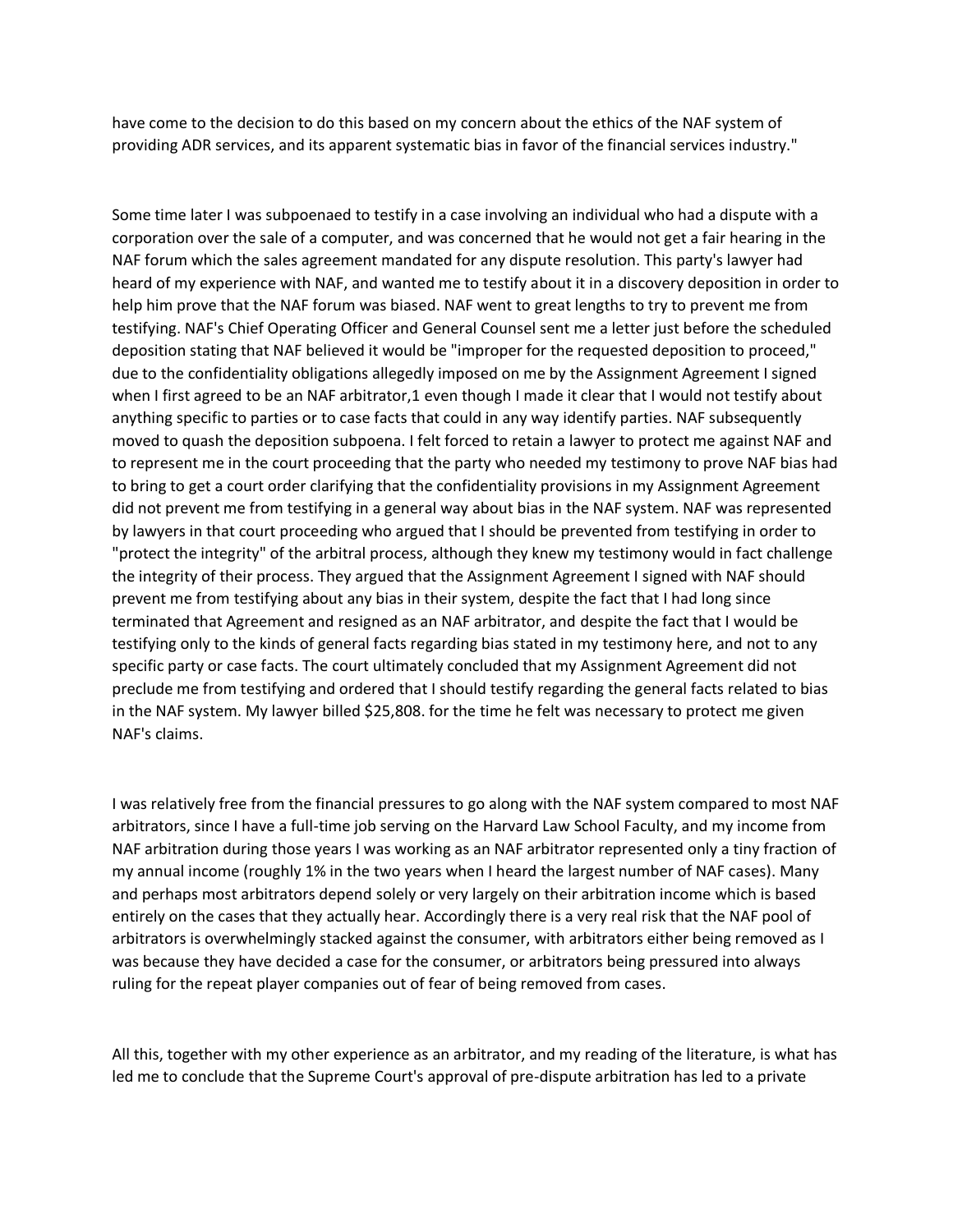justice system in which banks and credit card companies are able to purchase the results they want, at the expense of the debtors forced into the system.

The Diminution of Civil Rights Characteristic of Pre-Dispute Arbitration's Private Law System

The Supreme Court's decisions upholding mandatory pre-dispute arbitration mean that employees can be coerced into surrendering their rights to go to court to vindicate any of their legal rights, including the rights guaranteed under both federal and state civil rights law. The Court justified its decisions by claiming that arbitration provided an equivalent forum in which to vindicate their legal rights. But this has proven patently untrue for two different kinds of reasons.

The first reason is the bias problem, which I discussed above in the context of NAF and consumer arbitration, and so will only briefly mention here since the essence of the problem is the same. Employers, like credit card companies, are in a position to shop for arbitration providers, to design the arbitration system they will use, and to force this system upon their employees by making agreement to it a condition of employment. Employers are in the same position as credit card companies to purchase the justice they want, by pressuring both arbitration providers and arbitrators to produce results that favor employers over employees. Arbitration providers and arbitrators are under the same financial pressure to produce the desired results if they want to continue getting paid.

The second problem, which I will focus on here, is the problem of what I will call privatization of the law. It would exist even if you were to solve the bias problem. The federal law of employment discrimination, embodied in significant part in Title VII of the Civil Rights Act of 1964, the Age Discrimination in Employment Act, and the Americans with Disabilities Act, was designed by Congress as public law. The federal courts of the 1960s, 1970s and early 1980s made it clear that they understood the 1964 Civil Rights Act as important public law, designed to undo the effects of prior discrimination and to bring into existence a new era characterized by equal opportunity. For example, the Supreme Court held early in the history of interpreting the 1964 Civil Rights Act that plaintiffs who prevailed in court on their civil rights claims should be awarded attorneys fees by the courts, paid for by defendants, because civil rights plaintiffs should be understood to be acting as "private attorneys general" in enforcing this very important public law, and attorneys fee awards would encourage such law enforcement. Congress later enacted a law generalizing this principle by guaranteeing prevailing plaintiffs attorney fee awards in all federal civil rights cases. The federal courts in this early era were generous in granting class actions, in which a small number of individual named plaintiffs were able to represent huge classes of hundreds or thousands of employees, ensuring a day in court for many who by virtue of poverty or ignorance of their rights or fear of retribution would never otherwise have been able to get their legal rights vindicated. The federal courts granted generous discovery rights which together with class actions gave plaintiffs the opportunity to use statistics and other broad patterns of proof to get at subtle, hidden, and other forms of hard-to-prove discrimination which otherwise would go unchallenged. The federal courts developed over the years theories of discrimination like disparate impact which allowed for findings of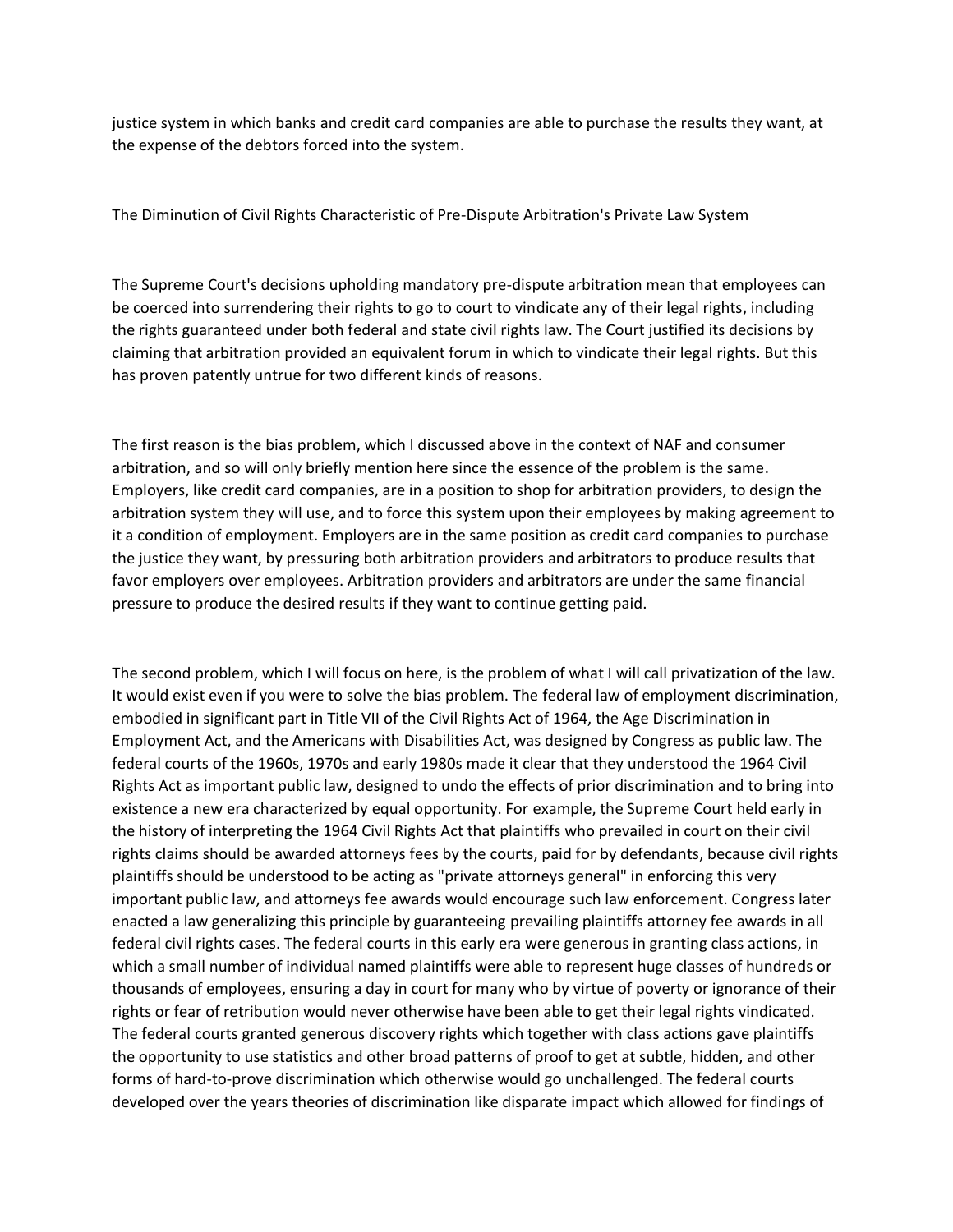discrimination in the absence of intent, and forced employers to reform or abandon a wide range of selection systems that had functioned to exclude minority race employees. The federal courts published decisions on all these and other matters in a form which was public and accessible, and this served to get the word out to all employers about the nature of the civil rights law regime and the liability that they risked if they operated in violation of the law, thus encouraging widespread reform of employment practices regardless of whether employers were actually sued in court.

The Supreme Court together with the lower federal courts have of course done much in the later 1980s, the 1990s, and the first decade of this 21st Century to weaken discrimination law in all these respects, limiting class actions, limiting the use of statistical proof, and undermining disparate impact doctrine. They have also weakened discrimination law in a range of other ways, with the Ledbetter case recently under consideration by Congress serving as but one relatively minor example. They have essentially gutted the Americans with Disabilities Act.

And Congress has occasionally struck back, as for example when it revived disparate impact doctrine and overruled numerous Supreme Court decisions with the Civil Rights Act of 1991.

However nothing the Court has done in the employment area is as potentially significant in destroying our civil rights regime as the mandatory pre-dispute arbitration decisions. This is because this form of arbitration simply removes a huge and growing group of cases from the federal courts altogether, and puts them into a system that is not designed for any public law purpose. Nothing that Congress does to "fix" Court decisions in the civil rights area, nothing that future courts might do to undo some of the last few decades' decisions, will succeed in re-creating civil rights law as important public law if civil rights cases are being decided in arbitration and not in the courts. What Congress needs to do therefore if it wants to revive our civil rights regime in any real way is to fix the mandatory pre-dispute arbitration decisions.

This is because of the nature of the traditional arbitration system, a system that employers will want to perpetuate through the arbitration rules they design and force on their employees in pre-dispute arbitration "agreements." Arbitration is not typically a system for vindicating important public law, but instead a system for quickly and quietly resolving small disputes so that they are finally settled with minimal expense. Arbitration has traditionally not involved class actions, and many pre-dispute arbitration agreements prohibit class actions. Arbitration has traditionally not involved any extensive discovery, and many pre-dispute arbitration agreements prohibit any such discovery. Arbitrators will thus not likely have the statistical and other proof before them that will allow for finding any form of subtle or hidden discrimination. Arbitrators are not likely to know anything about sophisticated theories of discrimination like disparate impact and systemic disparate treatment even if the proof could be made out. Arbitrators either rule without issuing any opinion or issue opinions which are not published in any generally accessible form. Decisions are designed to be final, with very limited appeal to court simply being egregiously wrong on the facts and the law is not a basis for appeal.